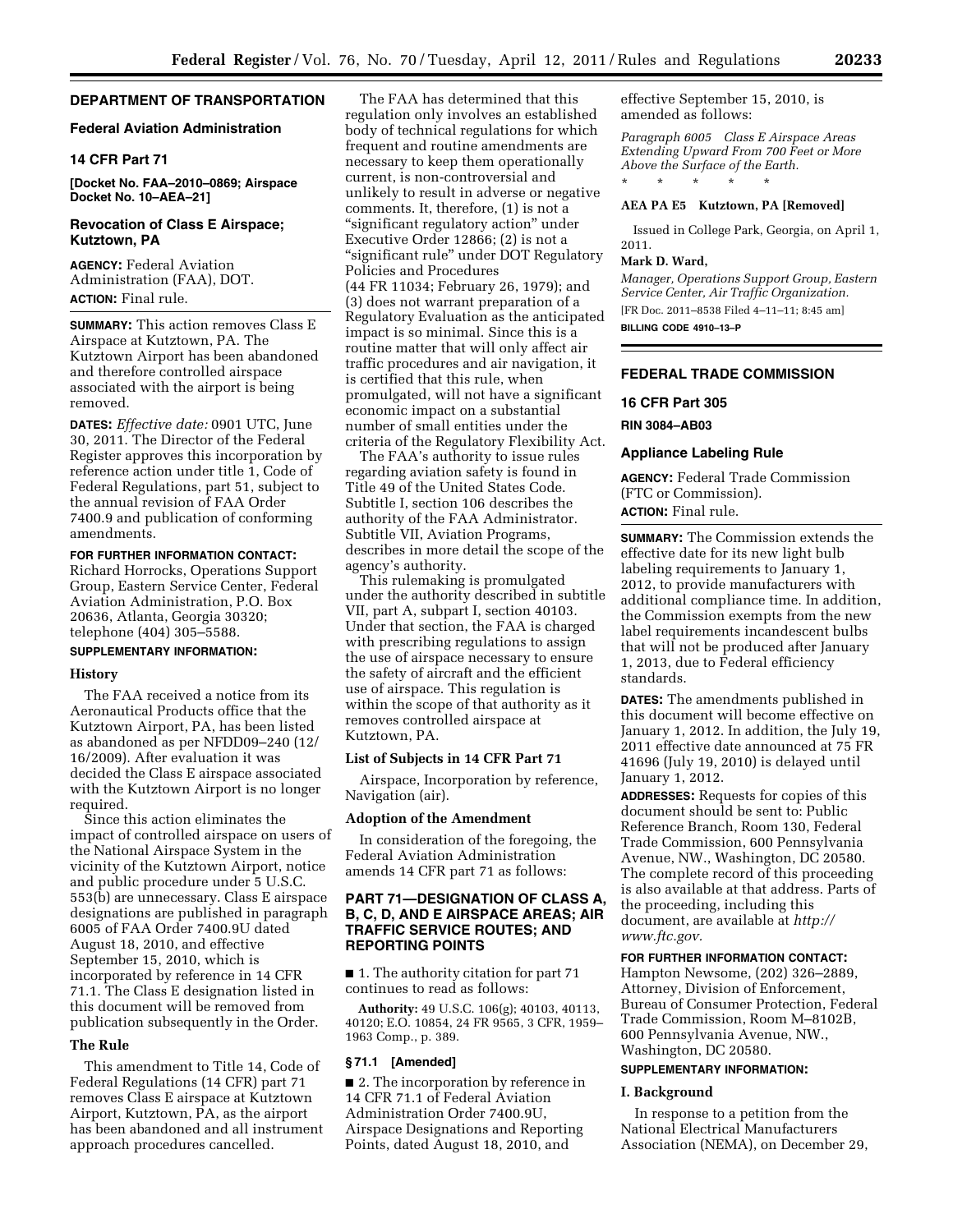2010 (75 FR 81943), the Commission published a **Federal Register** Notice proposing to extend the effective date of new labeling rules for light bulbs to January 1, 2012.<sup>1</sup> The new labeling rules, originally scheduled to become effective on July 19, 2011, apply to general service lamps (*i.e.,* medium screw base incandescent, compact fluorescent (CFL), and light-emitting diode (LED) products) and feature a "Lighting Facts" label disclosing bulb brightness, annual energy cost, life, color appearance, and energy use.2

Based on concerns about the original deadline, NEMA asked the Commission to: (1) Extend the new label's effective date for all covered bulbs, except CFLs, to January 1, 2012; (2) extend the effective date for CFLs to January 1, 2013; and (3) exempt all incandescent bulbs that will be phased out by 2014 due to revised Federal energy efficiency standards. After considering NEMA's petition, as well as responses from the Natural Resources Defense Council and Earthjustice, the Commission proposed extending the effective date for all covered bulbs to January 1, 2012, and exempting bulbs phased out by Federal efficiency standards in place by 2013 (*e.g.,* 75-watt bulbs). The proposal did not include NEMA's request for an additional extension for CFLs, nor did it exempt incandescent bulbs that will be phased out by the 2014 Federal efficiency standards (*i.e.,* 60- and 40 watt bulbs). The Commission received ten comments on these proposals.3

#### **II. Final Rule**

The Commission extends the effective date for the new labeling requirements to January 1, 2012, for all covered bulbs

3*See [http://www.ftc.gov/os/comments/](http://www.ftc.gov/os/comments/lightbulblabelexten/index.shtm) [lightbulblabelexten/index.shtm.](http://www.ftc.gov/os/comments/lightbulblabelexten/index.shtm)* Unless otherwise stated, the comments discussed in this document refer to: Brickman (# 00005); Earthjustice (# 00009); Garcia (# 00002); IKEA of Sweden (# 00003); Leyn (# 00007); IMERC (# 00008); Natural Resources Defense Council (# 00011); NEMA (# 00010); Sood (# 00004); and VanPelt (# 00006). Several comments addressed issues not germane to the proposed extension such as the general merits of the Lighting Facts label. This Notice does not address these comments.

to provide manufacturers additional implementation time. The Commmission is not providing an additional extension for CFLs because such a delay would deprive consumers of the new label's benefits for these widely available high efficiency bulbs just as new efficiency standards become effective. Finally, consistent with its proposal, the Commission is not requiring the new label for incandescent bulbs phased out by 2012 and 2013 Federal efficiency standards (*i.e.,* 75 watt reflector bulbs and bulbs subject to 2012 DOE efficiency standards) but is requiring the new label for 60- and 40 watt bulbs subject to 2014 standards.4

#### *A. Extension of Effective Date for All Covered Bulbs*

As proposed in the December 29, 2010 Notice, the final rule extends the effective date for all covered bulbs to January 1, 2012. The extension is warranted by legitimate industry concerns raised after the effective date was originally established.

In reaching this decision, the Commission considered several comments which found the proposed extension reasonable, another which found it too short, and others which found it too long. Specifically, IMERC, NRDC, IKEA of Sweden, and Universal Lighting Systems supported the proposed extension. Both IMERC and IKEA, for instance, argued that the extension is reasonable because, a wide variety of manufacturers need more time to re-label packages given the complexities of global supply chains.

However, NEMA argued that the extension only provides minimal relief to manufacturers and does not solve the difficulties outlined in its petition. NEMA noted that manufacturers and retailers conduct annual ''product reviews,'' which presumably involve the development of new or revised packaging, during the third quarter of the calendar year in advance of the retail "lighting season," which takes place during the fourth and first quarters of the calendar year. Thus, according to NEMA, the proposed extension is effectively much shorter than six months because manufacturers must implement any packaging changes as part of their product reviews to complete them in time for the ''lighting season.''

Finally, Earthjustice argued against any extension, reiterating its earlier concerns that NEMA's petition provided no new evidence justifying a delay, and asserting that the new label is necessary as soon as possible to help consumers make informed purchasing decisions.5 Also, Earthjustice noted that NEMA's petition demonstrates that manufacturers can meet the current effective date for LED and halogen products with no exceptions or delays, and thus no extension is warranted for these products.

The Commission adopts the proposed extension to address the logistical challenges industry faces in implementing the new label. As the Commission explained in the December 2010 Notice, and as detailed in NEMA's petition, the large number of packaging styles involved, the difficulties posed by overseas manufacturing and packaging, and the extensive nature of the label changes required for each package weigh in favor of providing manufacturers with additional time to comply. In addition, the new January 1, 2012, effective date coincides with the effective date for new Federal efficiency standards that will begin to phase out inefficient incandescent bulbs. Thus, even with the extension, consumers will have the new label to help with this transition.

The Commission declines to grant NEMA's request for additional time. As noted earlier, NEMA's comments suggest that any package changes must be completed several months before January 1, 2012, to coincide with manufacturers' ''product reviews'' in anticipation of the retail "lighting" season.'' However, NEMA offers no details about the "lighting season" and its impact on labeling. Indeed, NEMA only describes the season's duration generally, stating that it covers ''the 4th and 1st quarters of a calendar year.'' This half-year window appears to give manufacturers sufficient time to revise bulb packaging. Manufacturers could complete package revisions by the January 1, 2012, label deadline and still introduce their products during the remaining three months of the "lighting" season.'' NEMA's comment does not indicate otherwise. Nor did NEMA's comment propose an alternative effective date that would alleviate its perceived problems.

Moreover, the Commission now has provided bulb manufacturers with considerable time to plan their

<sup>&</sup>lt;sup>1</sup>This document uses the terms lamp, light bulb, and bulb interchangeably.

<sup>2</sup> 75 FR 41696 (Jul. 19, 2010). The Commission issued the new labels and established the original effective date of July 19, 2011 pursuant to the Energy Independence and Security Act of 2007 (Pub. L. 110–140) (EISA). EISA also established new minimum efficiency standards phasing out inefficient incandescent bulbs over a three year period (100-watt bulbs in 2012, 75-watt bulbs in 2013, and 60- and 40-watt bulbs in 2014). These new standards will increase the prevalence of more efficient incandescent halogen bulbs, CFLs, and LEDs. In the July 19, 2010 Notice, the Commission exempted 100-watt incandescent bulbs from the new label because they will remain on the market for only a short time.

<sup>4</sup>NEMA's petition also requested certain changes to the label's formatting requirements, particularly for smaller packages. The Commission did not propose any changes in its December 29, 2010 Notice and, in response, received no comments seeking Rule changes. *See* 75 FR at 81946. Accordingly, this Notice does not address these issues.

<sup>5</sup>Another comment (Brickman) also opposed any extension, arguing that the label is necessary to make consumers aware of the energy-saving benefits of CFLs and LEDs.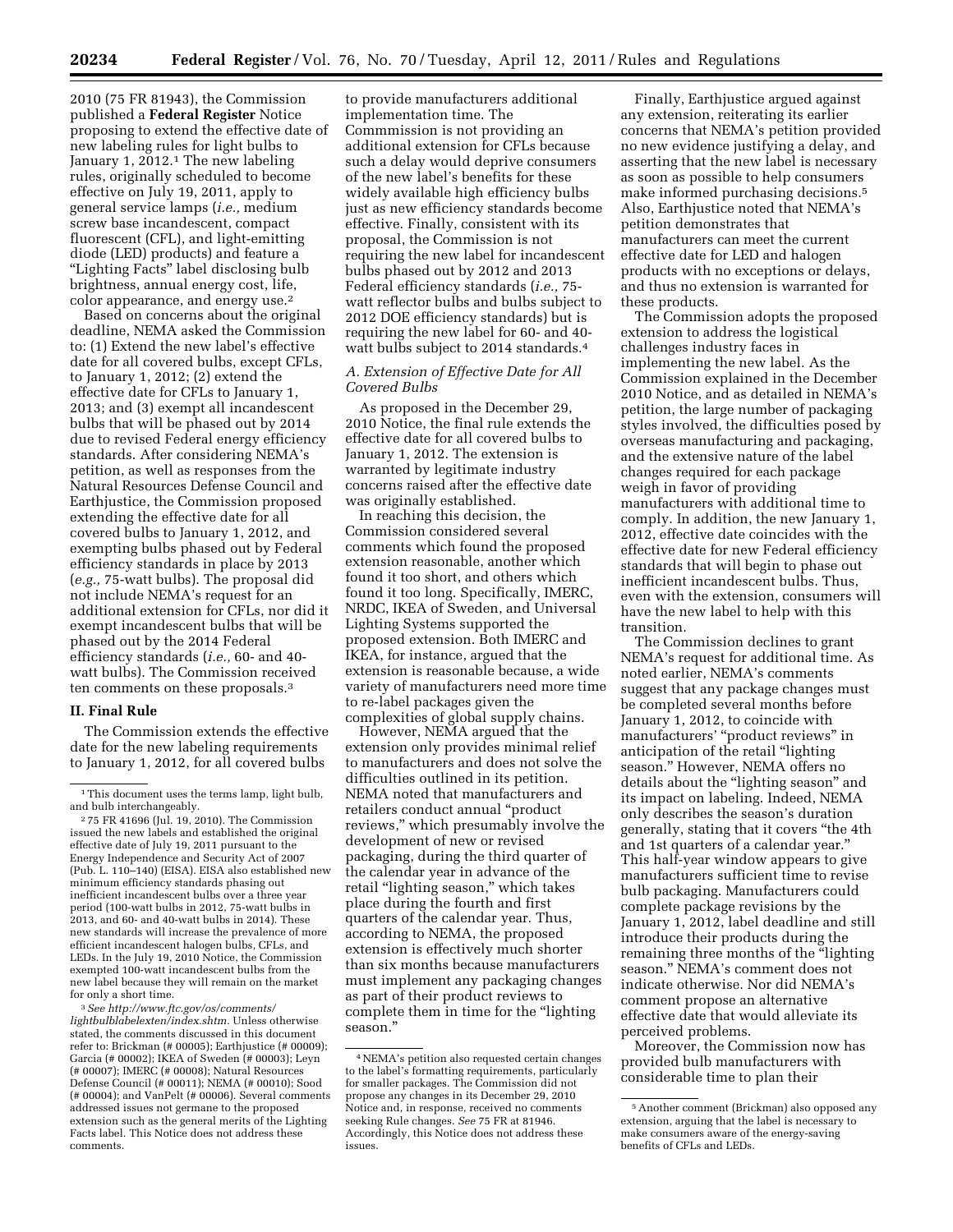packaging changes. Specifically, the Commission provided initial notice of potential package changes in 2008, announced the details of those changes in June 2010, and recently proposed the extension it is now making final.

Finally, the Commission also declines to set an earlier effective date for LEDs and new incandescent halogen products as suggested by Earthjustice because an earlier date likely would have little impact on labeling for those products. As noted in the December 2010 Notice, manufacturers are likely to use the new label for these products as they enter the market over the next year. Thus, an earlier effective date for these products is not necessary.

## *B. No Additional Extension for CFLs*

As proposed in the December 29, 2010 Notice, the Commmission declines to extend the effective date for CFLs to January 1, 2013. Such a delay would deprive consumers of the new label's benefits for these widely-available bulbs during an important transition period. With the exception of NEMA, the commenters supported the Commission's proposal not to provide additional time for CFL labeling. NEMA reiterated its request for a CFL extension, but without providing additional information or argument.

As explained in the December 2010 Notice, further delaying the new CFL label would hinder consumers' ability to compare CFLs to new, efficient incandescent halogens and LEDs as those technologies become more available. Moreover, further delay for the market's most prevalent high efficiency bulbs may hamper ongoing efforts to help consumers understand the new label and use it in purchasing decisions. In addition, extending the effective date for all covered bulbs to January 1, 2012, along with the exemption of certain incandescent bulbs as discussed below in subsection C, should ease the burden of labeling CFLs.

### *C. Incandescent Bulbs Subject to New Federal Efficiency Standards*

As proposed in the December 29, 2010 Notice, the final rule maintains the new Lighting Facts label for 60- and 40 watt incandescent bulbs but exempts from the label requirements 75-watt incandescent bulbs, and reflector bulbs that do not meet DOE's July 14, 2012, standards.<sup>6</sup>

Industry commenters sought exemptions for all incandescents affected by the EISA standards, while other comments urged fewer exemptions than proposed. Specifically, NEMA restated that manufacturers have been reducing investment in incandescent products phased out by EISA and that new labeling requirements will force them to make additional capital investments in products that will soon exit the market. Similarly, Universal Lighting Systems explained that the general public already knows these bulbs are inefficient, and thus requiring new labeling for the short time these products remain available is unnecessary and a waste of resources.

In contrast, NRDC, Earthjustice, IMERC, and IKEA of Sweden urged the Commission to reconsider the proposed exemption for 75-watt bulbs. In particular, Earthjustice argued that the Commission has assigned unwarranted significance to the shorter time period the 75-watt bulb may be available after the new effective date.7 Earthjustice also argued that the FTC should not consider the relatively low market share of 75 watt bulbs because the Commission has previously stated that 75-watt bulb labeling will benefit consumers. IMERC argued that NEMA failed to present sufficient information to make a compelling argument for the exemption.

In addition, citing the recent phaseout of 100-watt incandescent bulbs in California and Europe, NRDC asserted that 75-watt bulbs will remain on store shelves well after January 1, 2013, due to manufacturer and retailer stockpiling. Moreover, Earthjustice stated that, with the phase-out of 100-watt bulbs, consumers looking for the brightest bulbs would gravitate to 75-watt bulbs given their tendency to equate watts with brightness. Earthjustice asserted that the new label on 75-watt bulbs would help consumers in determining that such bulbs may, in fact, be less bright than some higher efficiency alternatives. Similarly, Earthjustice asserted that, without the new label, consumers will confuse old 75-watt (∼1,100 lumen) bulbs with new 72-watt incandescent halogens that have a higher lumen rating.

Furthermore, NRDC also argued that the modest package revision cost

associated with relabeling 75-watt bulbs would be offset by the economic and environmental benefits resulting from consumers using the new label to select more efficient bulbs, particularly given 75-watt bulbs' higher energy costs. Finally, NRDC and IKEA of Sweden noted that requiring the new label on inefficient incandescents may provide incentives to speed the phase out of incandescent bulbs prior to the effective date of the new efficiency standards.

After considering these comments, the Commission now exempts 75-watt and certain reflector bulbs as proposed in the December 2010 Notice. The new label is necessary for 60- and 40-watt bulbs because these bulbs may remain in production for two years after the new label's introduction and occupy a much greater market share than other inefficient incandescents such as 75 watt bulbs.<sup>8</sup> Moreover, the commenters offered no information to refute that the benefits to consumers of requiring the new label for 60- and 40-watt bulbs outweigh "reinvestment" concerns raised by NEMA.

Despite concerns raised by commenters, the Commission, as detailed below, does not believe the new label is warranted for 75-watt bulbs because they will remain available for a relatively short time and manufacturers can redirect resources to label other bulbs. When it issued the new labeling rule in July 2010, the Commission chose to require the new label for traditional incandescent bulbs remaining in production for more than a year after the Rule's effective date, including 75-watt bulbs, which would have stayed in production for a year and half after the original effective date. However, the new six-month extension shortens the period that 75-watt bulbs will remain in production after the effective date, reducing the benefits of re-labeling these soon-to-be obsolete products. As NRDC notes, 75-watt bulbs may continue to appear on store shelves even after the end of production. However, it is reasonable to assume that these bulbs will not be prevalent on shelves for an extended period given their limited market share, manufacturer

<sup>6</sup> In its petition, NEMA had sought an exemption for 60- and 40-watt incandescent bulbs phased out by EISA efficiency standards effective January 1, 2014, and for 75-watt incandescent bulbs phased out by the EISA efficiency standards effective January 1, 2013. *See* 42 U.S.C. 6295(I). It also sought to exclude certain inefficient incandescent reflector

products that DOE efficiency regulations will eliminate on July 14, 2012. 10 CFR 430.32(n)(5). No comment opposed the exemption for these reflector

<sup>&</sup>lt;sup>7</sup>The Commission originally required labeling for 75-watt bulbs because these products would remain on the market for "more than a year" after the effective date. However, under the extended deadline, they will be manufactured for no more than one year after the new effective date.

<sup>8</sup>According to past estimates, 75-watt bulbs account for only about 19% of the incandescent market compared to 58% for 60- and 40-watt bulbs. *See [http://neep.org/uploads/Summit/](http://neep.org/uploads/Summit/2010%20Presentations/NEEP%20Lighting_Swope.pdf) [2010%20Presentations/](http://neep.org/uploads/Summit/2010%20Presentations/NEEP%20Lighting_Swope.pdf)* 

*[NEEP%20Lighting](http://neep.org/uploads/Summit/2010%20Presentations/NEEP%20Lighting_Swope.pdf)*\_*Swope.pdf.* (DOE presentation using 2006 incandescent estimates). As comments suggest, some consumers may gravitate to 75-watt bulbs as the highest wattage bulb remaining on the market, confusing their wattage with light output. However, even if such confusion does arise, it should be minimal given the relatively small market share of these bulbs and the limited time period they will be available.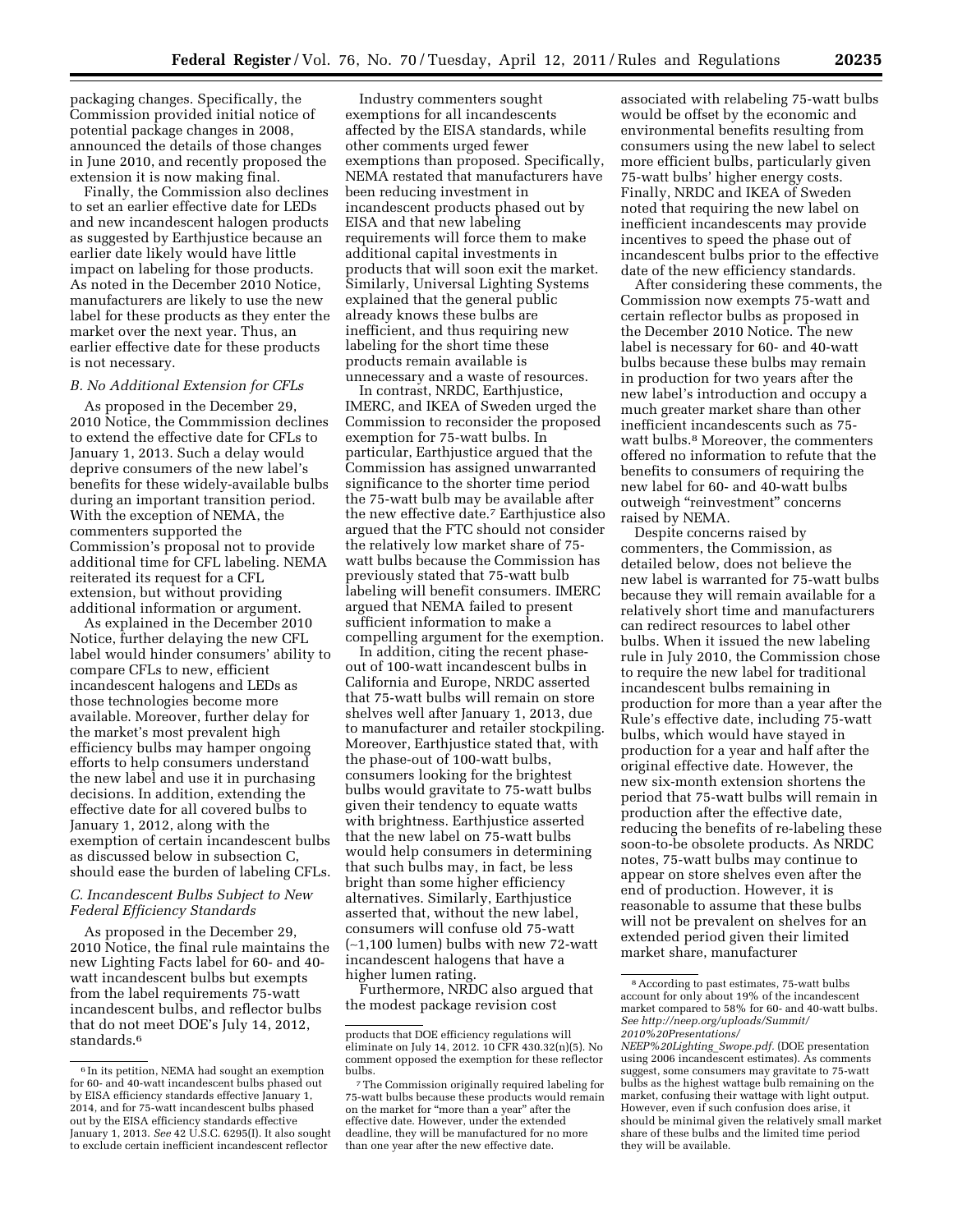disinvestment in traditional incandescent technologies as indicated in NEMA's petition, and the increasing availability of more efficient incandescent halogen bulbs that have similar performance characteristics. Finally, the exemption will allow manufacturers to focus their labeling resources on products that will remain in the market well into the future, such as CFLs.

#### **III. Paperwork Reduction Act**

The current Rule contains recordkeeping, disclosure, testing, and reporting requirements that constitute ''information collection requirements'' as defined by 5 CFR 1320.7(c), the regulation that implements the Paperwork Reduction Act (PRA).9 OMB has approved the Rule's existing information collection requirements through May 31, 2011 (OMB Control No. 3084–0069). The amendments in this document will not increase and, in fact, likely will reduce somewhat the previously estimated burden for the lamp labeling amendments.

# **IV. Regulatory Flexibility Act**

The Regulatory Flexibility Act (RFA), 5 U.S.C. 601–612, requires that the Commission provide an Initial Regulatory Flexibility Analysis (IRFA) with a Proposed Rule, and a Final Regulatory Flexibility Analysis (FRFA) with the final rule, unless the Commission certifies that the Rule will not have a significant economic impact on a substantial number of small entities.10

The Commission does not anticipate that these amendments will have a significant economic impact on a substantial number of small entities. The Commission recognizes that some of the affected manufacturers may qualify as small businesses under the relevant thresholds. However, the Commission does not expect that the economic impact of the proposed amendments will be significant. If anything, the changes will reduce the Rule's burden on affected entities.

In its July 19, 2010 Notice (75 FR at 41711), the Commission estimated that the new labeling requirements will apply to about 50 product manufacturers and an additional 150 online and paper catalog sellers of covered products. The Commission expects that approximately 150 qualify as small businesses.

Although the Commission certified under the RFA that the amendments would not, if promulgated, have a

significant impact on a substantial number of small entities, the Commission has determined, nonetheless, that it is appropriate to publish an FRFA in order to explain the impact of the amendments on small entities as follows:

## *A. Statement of the Need for, and Objectives of, the Amendments*

Section 321(b) of the Energy Independence and Security Act of 2007 (Pub. L. 110–140) requires the Commission to conduct a rulemaking to consider the effectiveness of lamp labeling and to consider alternative labeling approaches. The Commission has issued an extension to the Rule's effective date to provide industry members with additional compliance time.

# *B. Issues Raised by Comments in Response to the IRFA*

The Commission did not receive any comments specifically related to the impact of the final amendments on small businesses.

#### *C. Estimate of Number of Small Entities to Which the Amendments Will Apply*

Under the Small Business Size Standards issued by the Small Business Administration, lamp manufacturers qualify as small businesses if they have fewer than 1,000 employees (for other household appliances the figure is 500 employees). Lamp catalog sellers qualify as small businesses if their sales are less than \$8.0 million annually. The Commission estimates that there are approximately 150 entities subject to the final rule's requirements that qualify as small businesses.<sup>11</sup>

## *D. Projected Reporting, Recordkeeping, and Other Compliance Requirements*

The final amendments will not increase any reporting, recordkeeping, or other compliance requirements associated with the Commission's labeling rules (75 FR 41696). The amendments will only extend the effective date for complying with the new lamp's labeling requirements previously issued at 75 FR 41696. The final amendments will also exempt from those requirements incandescent bulbs that fail to meet Federal energy efficiency standards by 2013 (*e.g.,* 75 watt bulbs).

## *E. Duplicative, Overlapping, or Conflicting Federal Rules*

The Commission has not identified any other Federal statutes, rules, or

policies that would duplicate, overlap, or conflict with the final amendments.

#### *F. Alternatives*

The Commission sought comment and information on the need, if any, for alternative compliance methods that, consistent with the statutory requirements, would reduce the economic impact of the rule on small entities. In extending the effective date for the new labeling requirements and exempting certain bulbs from those requirements, the Commission is currently unaware of the need for special provisions to enable small entities to take advantage of the proposed extension or exemption. The Commission expects that the proposed amendments will reduce or defer, rather than increase, the economic impact of the rule's requirements for all entities, including small entities.

#### **V. Final Rule**

#### **List of Subjects in 16 CFR part 305**

Advertising, Energy conservation, Household appliances, Labeling, Reporting and recordkeeping requirements.

For the reasons discussed above, the Commission amends part 305 of title 16, Code of Federal Regulations, as follows:

# **PART 305—RULE CONCERNING DISCLOSURES REGARDING ENERGY CONSUMPTION AND WATER USE OF CERTAIN HOME APPLIANCES AND OTHER PRODUCTS REQUIRED UNDER THE ENERGY POLICY AND CONSERVATION ACT (**''**APPLIANCE LABELING RULE**''**)**

■ 1. The authority citation for part 305 continues to read as follows:

**Authority:** 42 U.S.C. 6294.

■ 2. In § 305.15, paragraph  $(c)(1)$  is revised to read as follows:

### **§ 305.15 Labeling for lighting products.**

\* \* \* \* \*

(c)(1) Any covered incandescent lamp that is subject to and does not comply with the January 1, 2012 or January 1, 2013 efficiency standards specified in 42 U.S.C. 6295 or the DOE standards at 10 CFR 430.32(n)(5) effective July 14, 2012 shall be labeled clearly and conspicuously on the principal display panel of the product package with the following information in lieu of the labeling requirements specified in paragraph (b):

\* \* \* \* \*

<sup>944</sup> U.S.C. 3501-3521.<br>105 U.S.C. 603-605.

<sup>10</sup> 5 U.S.C. 603–605. 11*See* 75 FR at 41712.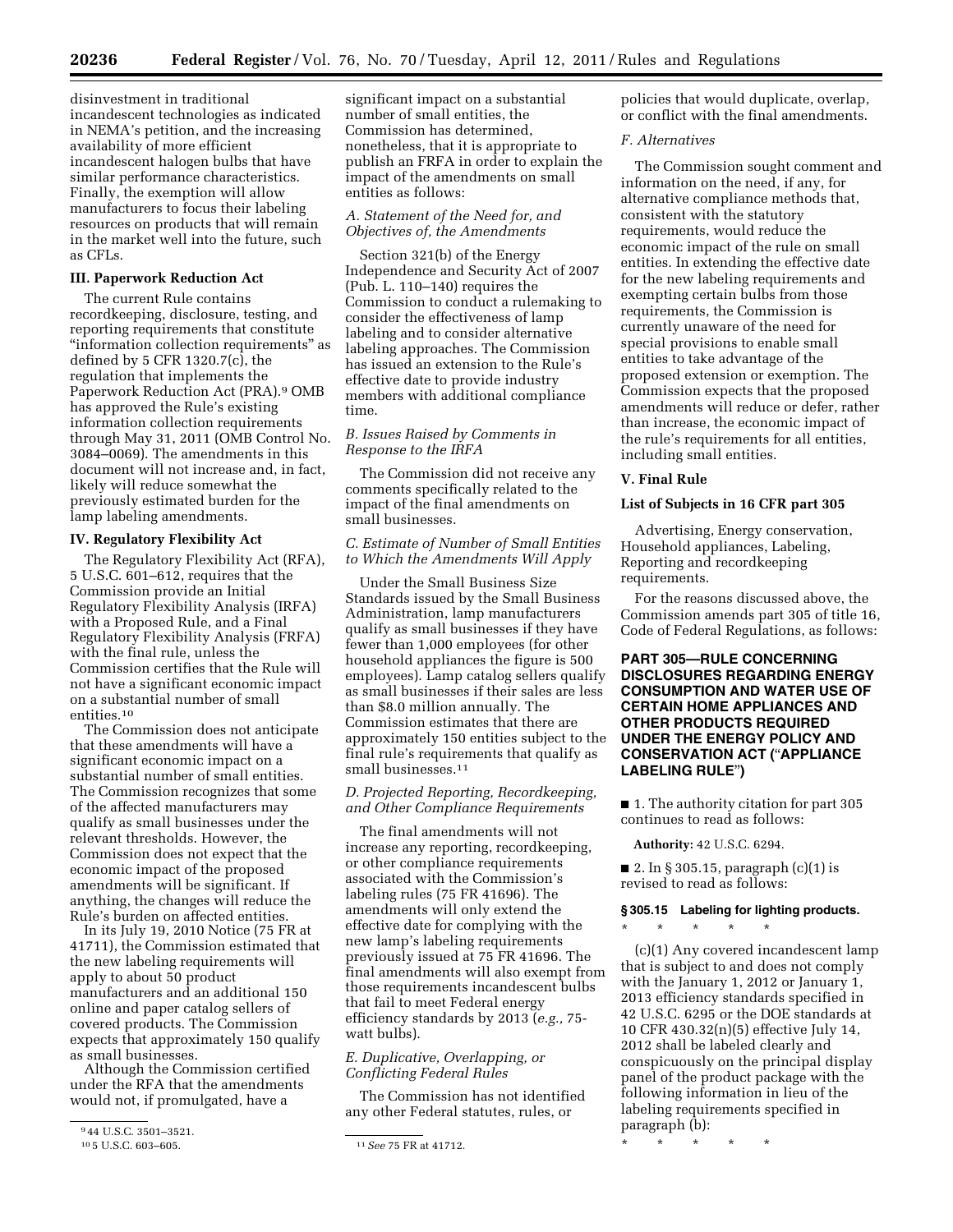By direction of the Commission. **Donald S. Clark,**  *Secretary.*  [FR Doc. 2011–8689 Filed 4–11–11; 8:45 am] **BILLING CODE 6750–01–P** 

# **ENVIRONMENTAL PROTECTION AGENCY**

#### **40 CFR Part 52**

**[EPA–R03–OAR–2010–0139; FRL–9292–9]** 

**Approval and Promulgation of Air Quality Implementation Plans; District of Columbia; Section 110(a)(2) Infrastructure Requirements for the 1997 8-Hour Ozone and the 1997 and 2006 Fine Particulate Matter National Ambient Air Quality Standards** 

**AGENCY:** Environmental Protection Agency (EPA). **ACTION:** Final rule.

**SUMMARY:** EPA is approving submittals from the District of Columbia (the District) pursuant to the Clean Air Act  $(CAA \text{ or the Act})$  sections  $110(k)(2)$  and (3). These submittals address the infrastructure elements specified in the CAA section 110(a)(2), necessary to implement, maintain, and enforce the 1997 8-hour ozone and fine particulate matter ( $PM_{2.5}$ ) national ambient air quality standards (NAAQS) and the 2006 PM2.5 NAAQS. This final rule is limited to the following infrastructure elements which were subject to EPA's completeness findings pursuant to CAA section  $110(k)(1)$  for the 1997 8-hour ozone NAAQS dated March 27, 2008, and the 1997 PM<sub>2.5</sub> NAAQS dated October 22, 2008: 110(a)(2)(A), (B), (C), (D)(ii), (E), (F), (G), (H), (J), (K), (L), and (M).

**DATES:** *Effective Date:* This final rule is effective on May 12, 2011. **ADDRESSES:** EPA has established a docket for this action under Docket ID Number EPA–R03–OAR–2010–0139. All documents in the docket are listed in the *<http://www.regulations.gov>*Web site. Although listed in the electronic docket, some information is not publicly available, i.e., confidential business information (CBI) or other information whose disclosure is restricted by statute. Certain other material, such as copyrighted material, is not placed on the Internet and will be publicly available only in hard copy form. Publicly available docket materials are available either electronically through *<http://www.regulations.gov>* or in hard copy for public inspection during normal business hours at the Air Protection Division, U.S. Environmental

Protection Agency, Region III, 1650 Arch Street, Philadelphia, Pennsylvania 19103. Copies of the State submittal are available at the District of Columbia Department of the Environment, Air Quality Division, 51 N Street, NE., Fifth Floor, Washington, DC 20002.

**FOR FURTHER INFORMATION CONTACT:** Rose Quinto, (215) 814–2182, or by e-mail at *[quinto.rose@epa.gov.](mailto:quinto.rose@epa.gov)* 

## **SUPPLEMENTARY INFORMATION:**

#### **I. Background**

On May 17, 2010 (75 FR 27512), EPA published a notice of proposed rulemaking (NPR) for the District. The NPR proposed approval of the District's submittals that provide the basic program elements specified in the CAA sections 110(a)(2)(A), (B), (C), (D)(ii), (E), (F), (G), (H), (J), (K), (L), and (M) necessary to implement, maintain, and enforce the 1997 8-hour ozone and PM<sub>2.5</sub> NAAQS and the 2006 PM<sub>2.5</sub> NAAQS. The formal submittals submitted by the District Department of the Environment on December 6, 2007 and January 11, 2008 addressed the section 110(a)(2) requirements for the 1997 8-hour ozone NAAQS; the submittals dated August 25, 2008 and September 22, 2008 addressed the section 110(a)(2) requirements for the 1997 PM2.5 NAAQS; and the submittal dated September 21, 2009 addressed the section 110(a)(2) requirements for the 2006 PM<sub>2.5</sub> NAAQS.

#### **II. Summary of Relevant Submissions**

The above referenced submittals address the infrastructure elements specified in the CAA section 110(a)(2). These submittals refer to the implementation, maintenance and enforcement of the 1997 8-hour ozone, the 1997  $PM<sub>2.5</sub> NAAQS$ , and the 2006 PM2.5 NAAQS. The rationale supporting EPA's proposed action is explained in the NPR and the technical support document (TSD) and will not be restated here. No public comments were received on the NPR. However, the portion of the TSD relating to section 110(a)(2)(D)(ii) is being revised because the TSD did not give the correct reason for the proposed approval. The TSD is available on line at *[http://](http://www.regulations.gov) [www.regulations.gov](http://www.regulations.gov)*, Docket number EPA–R03–OAR–2010–0139.

#### **III. Final Action**

EPA is approving the District's submittals that provide the basic program elements specified in CAA sections 110(a)(2)(A), (B), (C), (D)(ii), (E), (F), (G), (H), (J), (K), (L), and (M) necessary to implement, maintain, and enforce the 1997 8-hour ozone and

PM<sub>2.5</sub> NAAQS and the 2006 PM<sub>2.5</sub> NAAQS.

EPA made completeness findings for the 1997 8-hour ozone NAAQS on March 27, 2008 (73 FR 16205) and on October 22, 2008 (73 FR 62902) for the 1997  $PM_{2.5}$  NAAQS. These findings pertained only to whether the submissions were complete, pursuant to section  $110(k)(1)(A)$ , and did not constitute EPA approval or disapproval of such submissions. Each of these findings noted that the District failed to submit a complete SIP addressing the portions of (C) and (J) relating to the Part C permit programs for the 1997 8-hour ozone and the 1997  $PM<sub>2.5</sub>$  NAAOS.

The District has not submitted a permit program required under sections  $110(a)(2)(C)$  and (J). Therefore, EPA is not approving the submissions with respect to sections  $110(a)(2)(C)$  and  $(J)$ relating to the Part C permit programs for the 1997 8-hour ozone, the 1997 PM<sub>2.5</sub> NAAQS or the 2006 PM<sub>2.5</sub> NAAQS. However, these requirements with respect to the permit programs have already been addressed by a Federal Implementation Plan (FIP) that remains in place (see 40 CFR 52.499), and therefore this action will not trigger any additional FIP obligation with respect to this requirement.

Two elements identified in section 110(a)(2) are not governed by the three year submission deadline of section 110(a)(1) because SIPs incorporating necessary local nonattainment area controls are not due within three years after promulgation of a new or revised NAAQS, but rather are due at the time the nonattainment area plan requirements are due pursuant to section 172. These elements are: (1) Submissions required by section 110(a)(2)(C) to the extent that subsection pertains to a permit program in Part D Title I of the CAA; and (2) any submissions required by section  $110(a)(2)(I)$ , which pertain to the nonattainment planning requirements of Part D Title I of the CAA. This action does not cover these specific elements. This action also does not address the requirements of section 110(a)(2)(D)(i) for the 1997 8-hour ozone NAAQS and 1997 PM2.5 NAAQS, since they have been addressed by separate findings issued by EPA. *See* April 25, 2005 (70 FR 21147) and June 9, 2010 (75 FR 32673).

This notice does not take any action to approve or disapprove any existing state provisions with regard to excess emissions during startup, shutdown, or malfunction (SSM) of operations at a facility. EPA believes that a number of states have SSM provisions which are contrary to the CAA and existing EPA